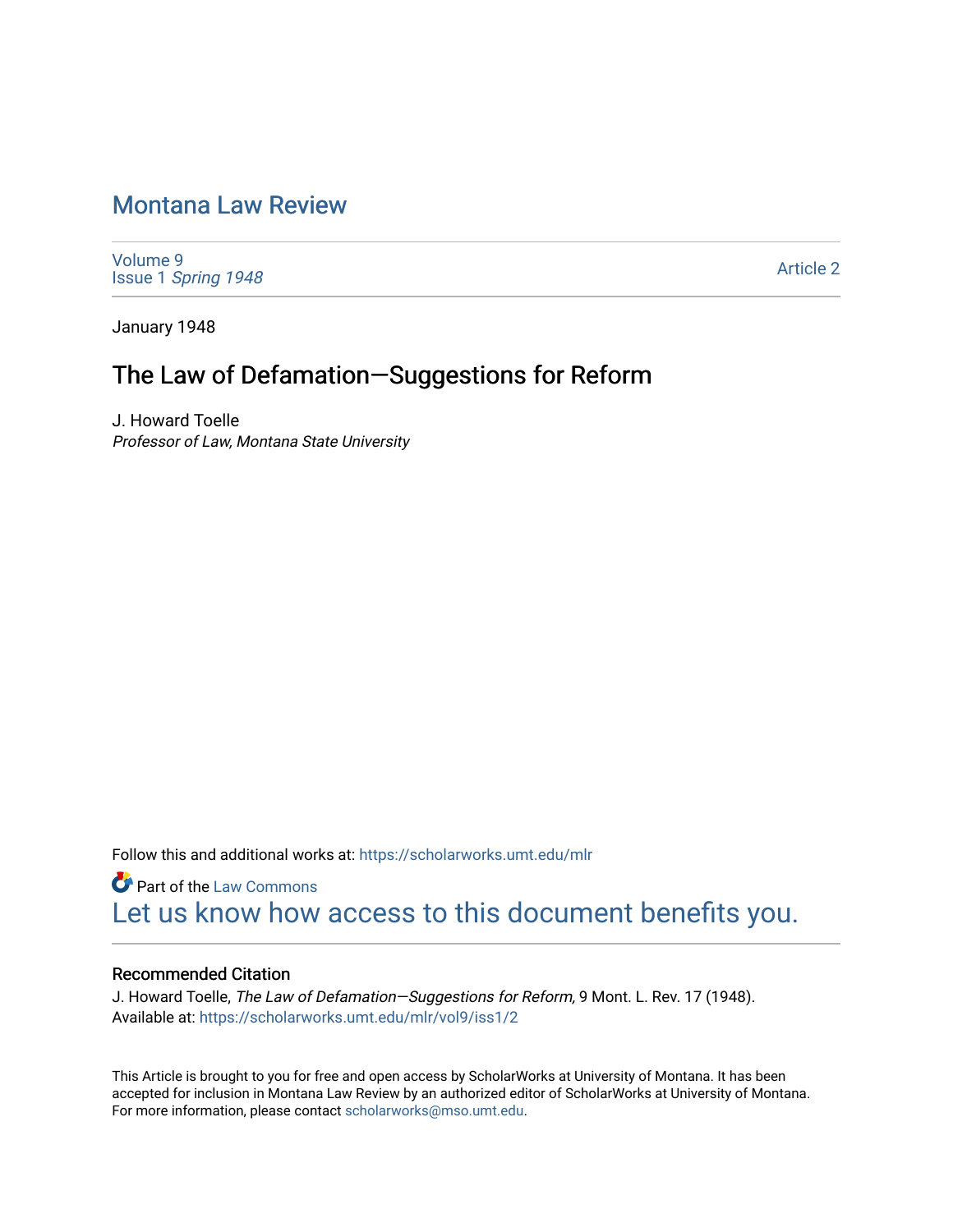# **THE LAW OF DEFAMATION-SUGGESTIONS FOR REFORM**

## **\*J.** Howard Toell

The law of defamation is generally recognized as the least satisfactory part of our law of Torts. It consists too largely of "historical survivals of the relics of forgotten jurisdictional conflicts"' in the evolution of the English law of slander and libel. In many instances, it makes the publisher strictly liable for publishing what turns out to be defamatory whether substantial or trivial; in other situations, it refuses to compensate the plaintiff for what is established as a real and genuine injury.

It consists of an indefensible differentiation between, slander and libel, the former carrying four or five per se categories making the defendant liable without proof of actual damage? but otherwise providing that actual damage must be proved.

<sup>\*</sup>Professor of Law, Montano State University Low School, Missoula, Montana.

<sup>1</sup>PROSSER, TORTS, **808.** <sup>2</sup> The imputation of **a** serious crime; the imputation of certain loathsome diseases; imputations affecting the plaintiff in his business, trade, profession or office; in some jurisdictions, the imputation of unchastity to **a** woman. PROSSER, **supra,** Note **1, 793. By** R.C.M. **1935, 65691,** to "impute to him impotence or wont of chastity" is slanderous per se; also "to charge any person with crime, or with having been indicted, convicted or punished for crime." Under the similar California statute, imputation of any crime is held to be enough. Mellen v. Times Mirror Co. (1914), 140 P. **277; 16 Cal.** Jur. **50.** Most courts hold it must be an imputation of **a** crime chargeable **by** indictment or its modern equivalent and punishable **by** death or **by** imprisonment otherwise than in lieu of fine. **RESTATEMENT,** TORTS, **657I.** Thus, it is slander per se to say that one is a "thief," but not to say that he is a "thievish<br>knave." BOHLEN, CASES, TORTS, 2d Ed., 773. It is libelous to write<br>that one is a "hypocrite and uses the cloak of religion for unworthy purposes" though **an** action would not **lie** for the words if spoken. Thorley v. Lord Kerry **(1812)** 4 Taunt. **355.**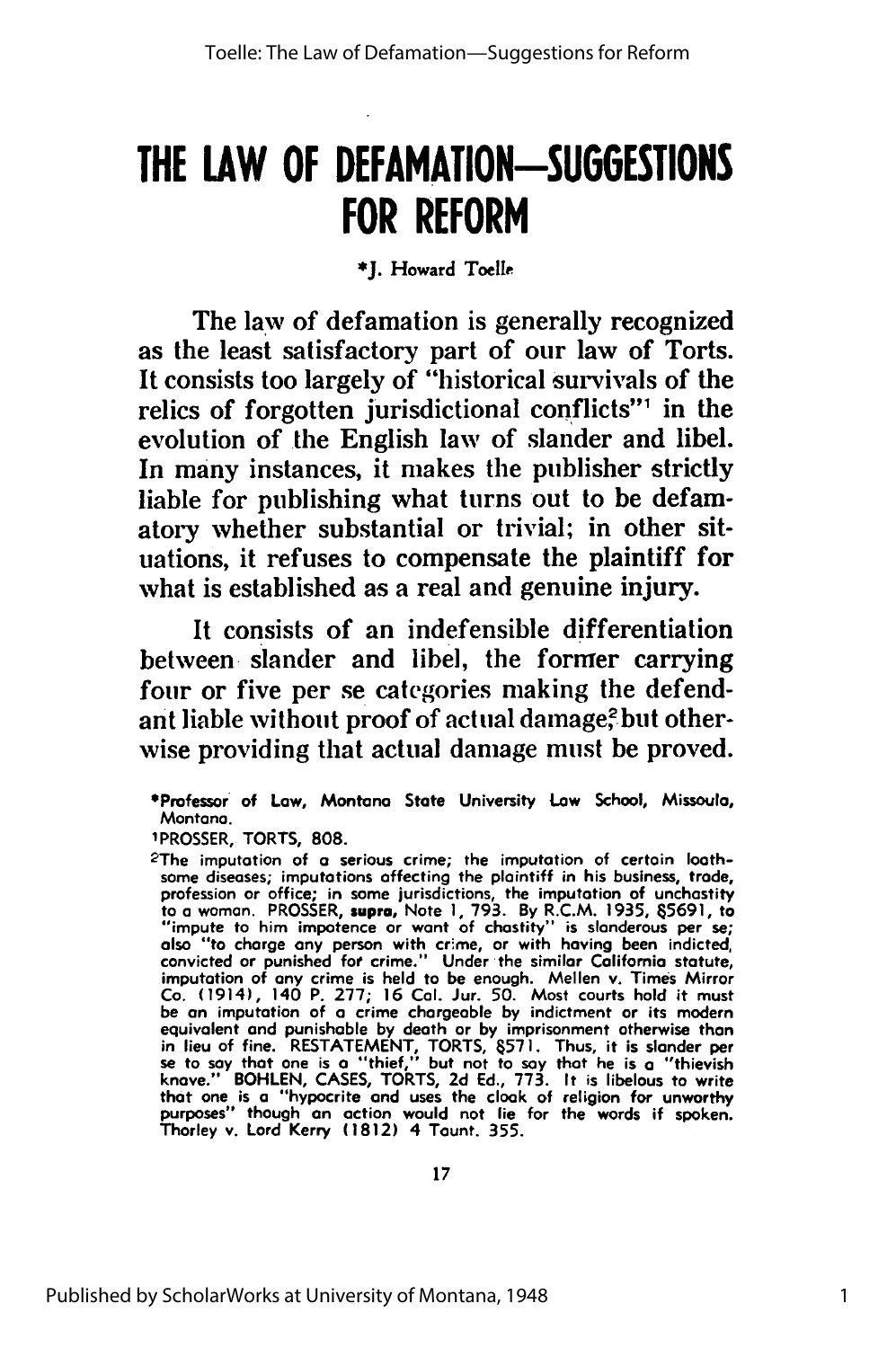### MONTANA LAW REVIEW

By the prevailing view, libel does not require proof **of** actual damage.3 Montana is, however, a minority jurisdiction as to this, the cases differentiating libel per se, that is on its face, not requiring proof of actual damage, from libel per quod, that is libelous only **on** a showing of extrinsic circumstances making it defamatory, requiring proof of.actual damage.4

The advent of radio defamation has invited re-examination of the entire law on the subject. The query has been whether the radio station should be strictly liable as is the newspaper or liable only based on negligence or fault as is the subordinate publisher, say a news-vendor.<sup>5</sup> Early cases took the first position, but later cases indicate a tendency to place liability on the basis of negligence. The Montana legislature in **1939** passed a statute relieving the radio station in- considerable measure from the strict liability pertaining to a news-

#### 3PROSSER, **supra,** note 1, 793.

- <sup>4</sup> Lemmer v. Tribune et **al.** (1915) 50 ont. 559, 148 P. 338; Rowan v. Gazette Printing Co. (1925), 74 Mont. 326, 239 P. 1035; Woolston v. Montana Free Press (1931) 90 Mont. 299, 2 P. (2) 1020; Griffin v. Opinion Pub. Co. (1943) 114 Mont. 502, 138 P (2) 580; and see Hoffman, 8 MONT. L.R. **76** (1947).
- 5Held to be libel, entailing liability at peril as for **a** main publisher, Sorenson v. Wood (1932) 123 Neb. 348, 243 N.W. 82; Coffey v. Midland Br. Co. (1934) 8 F Supp. 889. Held to be slander and defendant liable for negligence, Summit Hotel Co. v. Nat'l. Br. Co. (1939) 336 Pa. 182, 8 A. (2) 302, 124 A.L.R. 968; Locke **v.** Gibbons (1937) 299 N.Y.S. 188. Some regard radio as **a** thing apart unto itself-a "new tort," Newhouse, **17** ORE. L.R. 314 (1938); Meyer, 2 THE LAW-YER **AND** LAW NOTES **7** (1948); Sprague, 11 AIR LAW REVIEW **17** (1940). The Restatement of Torts, **&577** expresses no opinion as to whether the liability at peril of an original publisher should **apply; by &581,** the Restatement indicates that at least the radio station should be liable as a subordinate publisher for fault.

18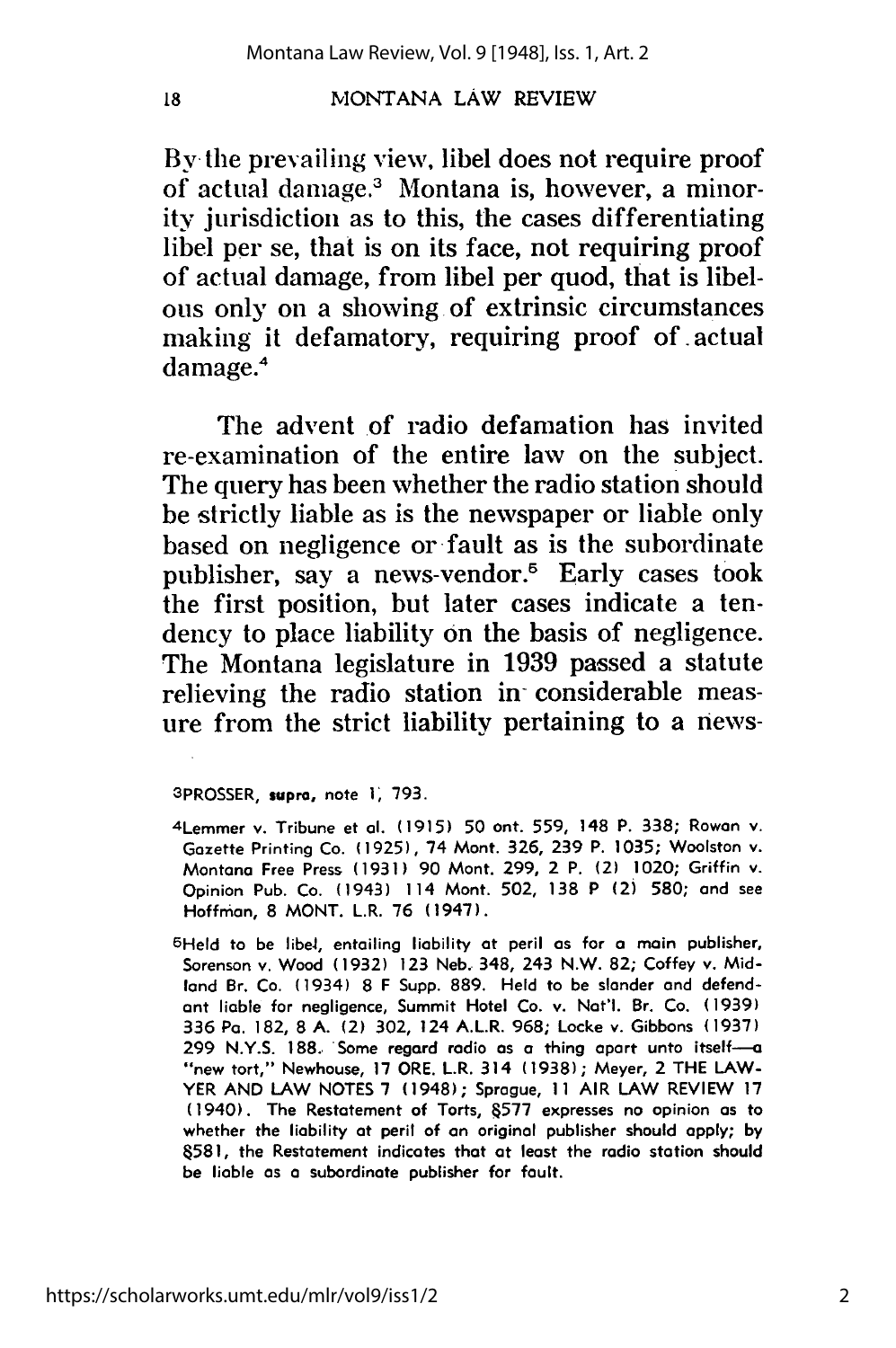# THE LAW OF DEFAMATION

paper publisher.<sup>6</sup> It is believed that whatever law pertains to the one should also apply to the other.

A publisher may intend one or more of the following:

- 1. He may intend by words or conduct to make a particular statement.
- 2. He may intend to communicate it to a person other than the plaintiff.
- 3. He may intend that it shall be understood to refer to the plaintiff.
- 4. He may intend it to convey a defamatory meaning.
- **5.** He may intend that the meaning shall be false.
- 6. He may intend to cause damage to the plaintiff's reputation.

But, under the existing case-law, as to all the above elements except the second, he is liable though he didn't intend and though he was not negligent; as to all except the second he is liable strictly for innocent conduct.<sup>7</sup> As to the second, namely publication, the communication must be a culpable pub-

<sup>7</sup> Prosser, note **1, 808; RESTATEMENT,** TORTS, **6"579-80.**

**<sup>6</sup>LAWS** OF MONT., 1939, ch. 122. The Act provides that: (a) The radio operator is not liable in the absence of proof of actual malice for allowing **a** candidate for office or other person to use the radio for discussion of a controversial or "any other subject." **(b)** The **radio** opera-tor has the right but is not compelled to require **a** copy of a proposed address 48 hours before broadcast time. (c) The radio operator is not<br>relieved from liability for a broadcast prepared by him or by any of his<br>officers or employees in course of empoloyment. (d) Where liability attaches, and two or more stations are connected together for joint operation in the making of the broadcast, liability shall be confined to the originating station.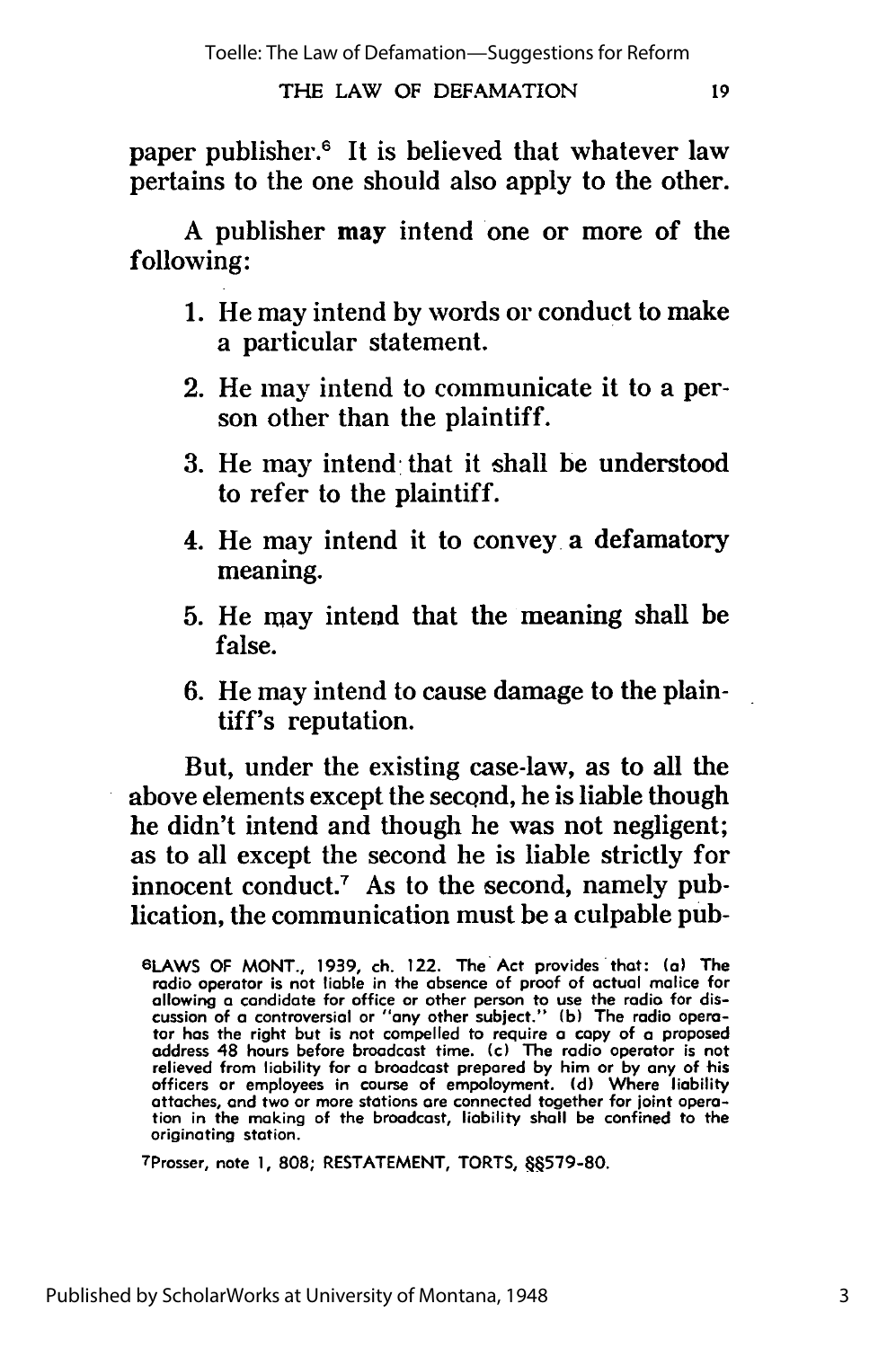20

## MONTANA LAW REVIEW

lication, that is, it must be published either intentionally or negligently.8

Such law makes possible the use of the law of defamation for purposes of extortion; it probably produces an undue number of lawsuits ofttimes unfounded. Reform of the law has been slow. Legislation is advisable. Courts follow the caselaw precedents. We cannot expect reform from that quarter. The matter is being considered in England. The English Press Union Bill was introduced in 1938 but failed of passage.<sup>9</sup>

A fusion of the law of slander and libel is of first consideration. The following proposals for uniting them have, therefore, been made.

- 1. To require proof in all cases of actual damage. This is probably too favorable to the publisher. It would do away with serious abuse of the action as a weapon of extortion. However, proof of actual damage is often impossible where from the character of the words and the circumstances of publication, it must have occurred.
- 2. To make all defamation, oral or written, actionable without proof of damage. But this would increase the opportunity for extortion. Damage from many hastily spoken words, moreover, is trivial, harmless and unworthy of redress. Freedom of speech should make allowance for some expression of unflattering views. Never to **require**

**BRESTATEMENT, TORTS, .577.**

https://scholarworks.umt.edu/mlr/vol9/iss1/2

**<sup>9</sup>See Paton, Reform and the English Law of Defamation, 33 Ill. LR. 669 (1939).**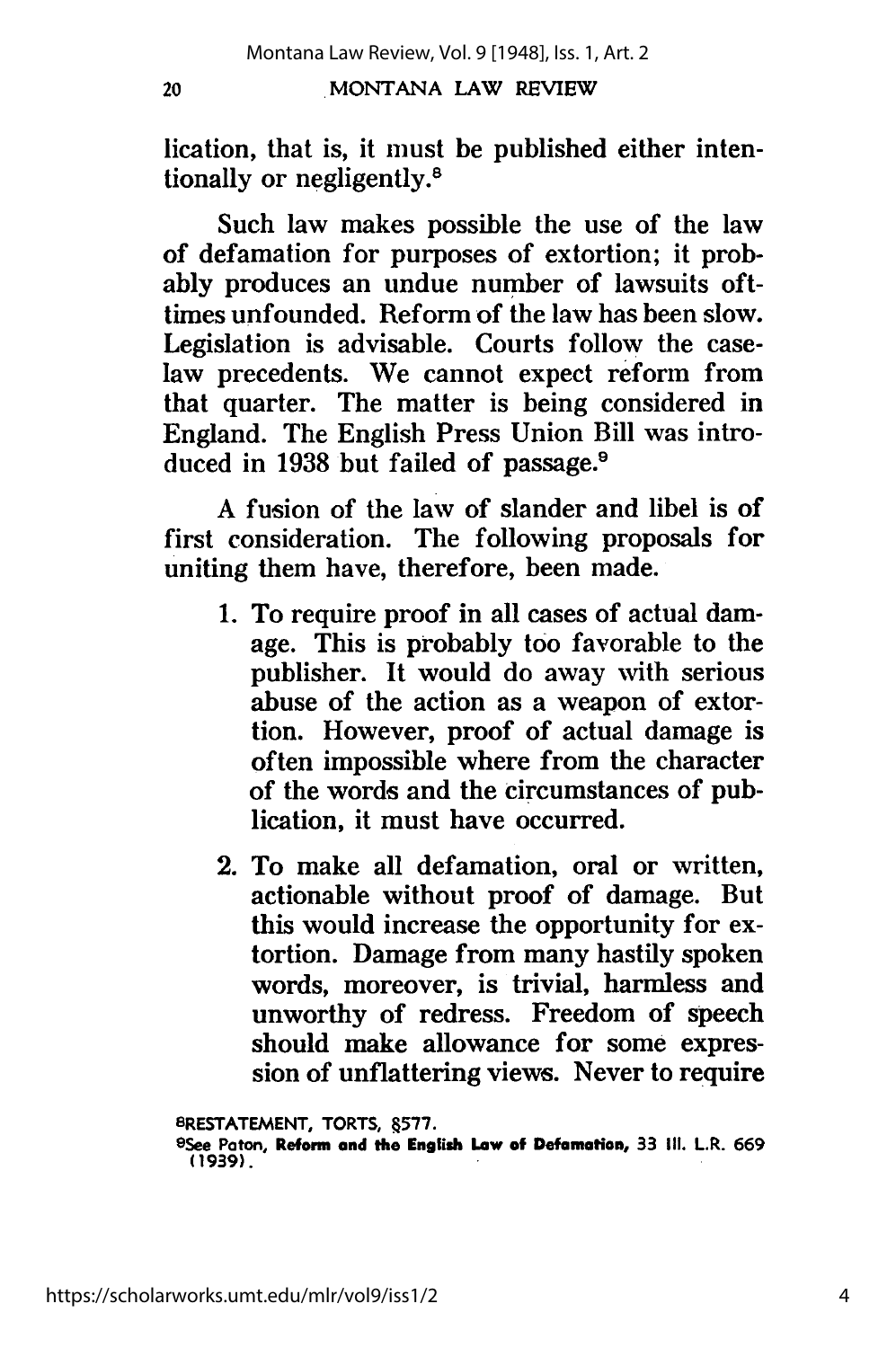# **THE** LAW OF **DEFAMATION**

proof of actual damage is probably too favorable to the plaintiff's case.<sup>10</sup>

21

As a mean, between the interest of the plaintiff in good reputation and a good name, and the interest of the public in free speech and the rapid dissemination of news, the following legislation is suggested:

- 1. Abolish the distinction between libel and slander.
- 2. Generally require the proof of actual damage in defamation cases.
- 3. Distinguish major and minor defamation, and place discretion in the court, in the particular case, to find the defamation of the former type and so actionable without proof of actual damage.11
- 4. Distinguish extensive publication from limited publication and place discretion in the court, in the particular case, to find extensive publication as by newspaper, radio, or public speech and so actionable without proof of actual damage.12
- **5.** For the present rule of strict liability for innocent conduct re intent to make a particular statement, or that the statement refer to plaintiff, or that it convey a defamatory

lOProsser, **supra, note 1, 809.**

**<sup>1</sup>** IThis is the tenor of the English Press Union Bill introduced in **1938.** See Paton, supra, note **9.** 1 2 Prosser, supra, note **1, 809.** "Some combination of the lost two possi-

bilities, as in the French law, seems most likely ultimately to be adopted. Thus it is possible that action without proof of damage might lie only for public defamation carrying **a** major imputation, and that in **all** other cases damages must be proved."